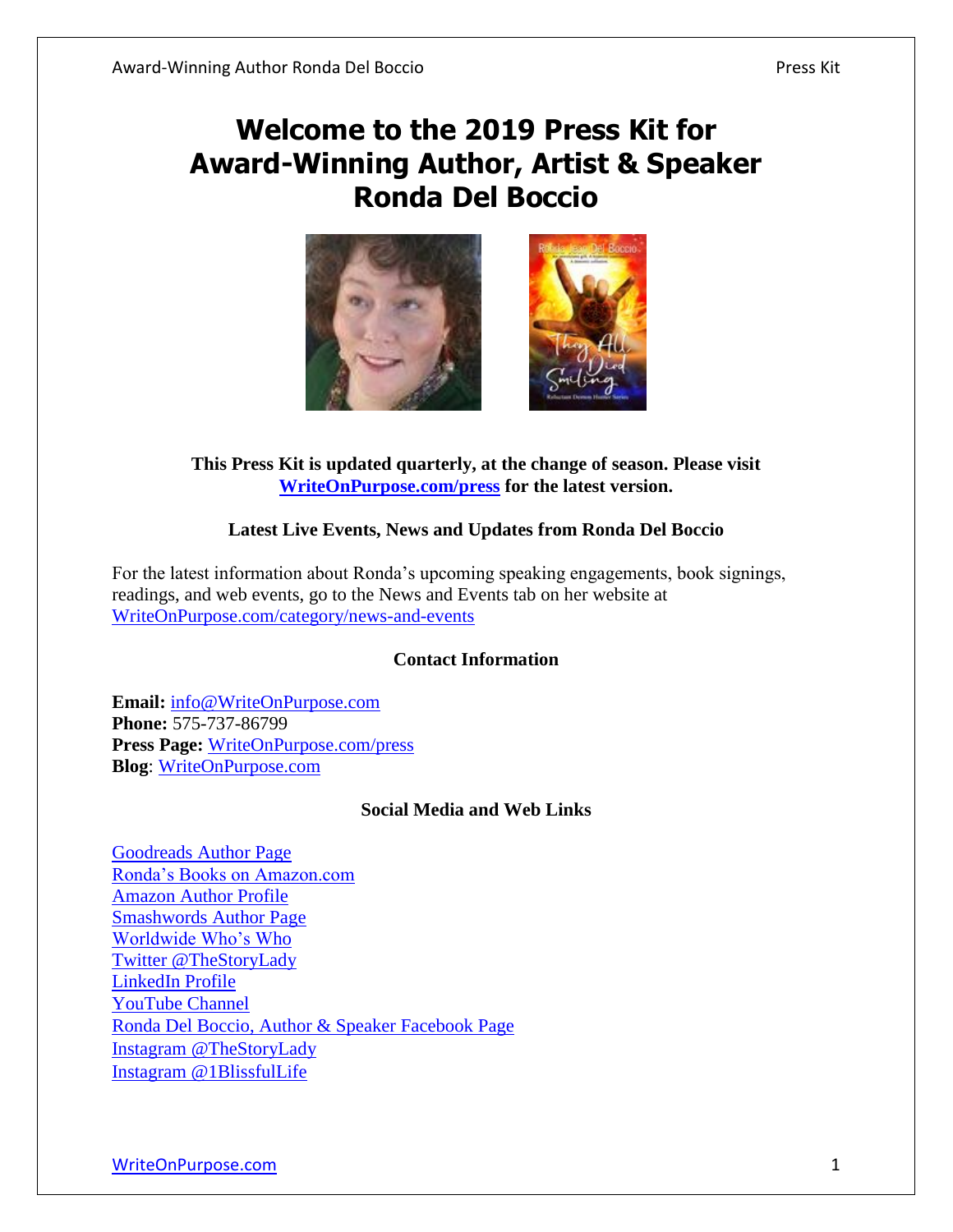#### **Photos**

Please click the link below for downloadable photos from my **[Press Page](https://writeonpurpose.com/press)** at [WriteOnPurpose.com/press](https://writeonpurpose.com/press)

#### **Bios**

#### Short bio:

Ronda Del Boccio is a blind, award-winning author, artist, and photographer living in rural Missouri with her golden retriever guide dog, Diva. She is a Reiki Master and a life-long medium and psychic knower who teaches people of all walks of life to tap into their innate wisdom in order to create a blissful life for themselves, their loved ones, and communities worldwide. She has authored several books, both fiction and nonfiction, including: *They All Died Smiling*, *The Peace Seed*, *The Story of Impact*, *Trust Your Heart: Building Relationships that Build Your Business*, and *I'll Push You Steer*. Her short stories, photography, poems and articles have appeared in over two dozen anthologies and publications across four continents. Download free stories, including a sneak peek of her new paranormal/urban fantasy novel *They All Died Smiling*, at [WriteOnPurpose.com/read.](https://writeonpurpose.com/read)

#### Long bio:

Ronda Del Boccio is an award-winning author, speaker, and Queen of BLISS. She lives in rural Missouri with her gorgeous golden retriever guide dog, Diva. Her short stories, poems and articles appear in over two dozen anthologies and periodicals across five continents. She has authored and co-authored a dozen books of fiction and nonfiction.

She has also won awards for her singing, teaching, cooking, art, photography, writing, and translation of a medieval cookbook. As you can tell, her interests are diverse. Anything she wants to do or experience, she makes happen.

Although she is "legally blind," which she says means she's "illegally sighted," Ronda lives a full and active life. She travels, cooks, and tries new ventures. Nothing stops her! She is a Reiki Master and a life-long medium and psychic knower who teaches people of all walks of life to tap into their innate wisdom in order to create a blissful life for themselves, their loved ones, and communities worldwide.

Her latest release is the paranormal/urban fantasy novel *They All Died Smiling*. Ronda is also the Amazon #1 bestselling author of several books, including *Trust Your Heart: Building Relationships that Build Your Business*, *Mindset Masters: Achieve Anything, Anytime, Anywhere*, *The Peace Seed: Personal and Global Transformation through Storytelling* and the fantasy anthology *When Assassins and Allies Conspire* as well as several other titles.

Download free stories, including the sneak peek of her new paranormal suspense novel *They All Died Smiling*, at [WriteOnPurpose.com/read.](https://writeonpurpose.com/read)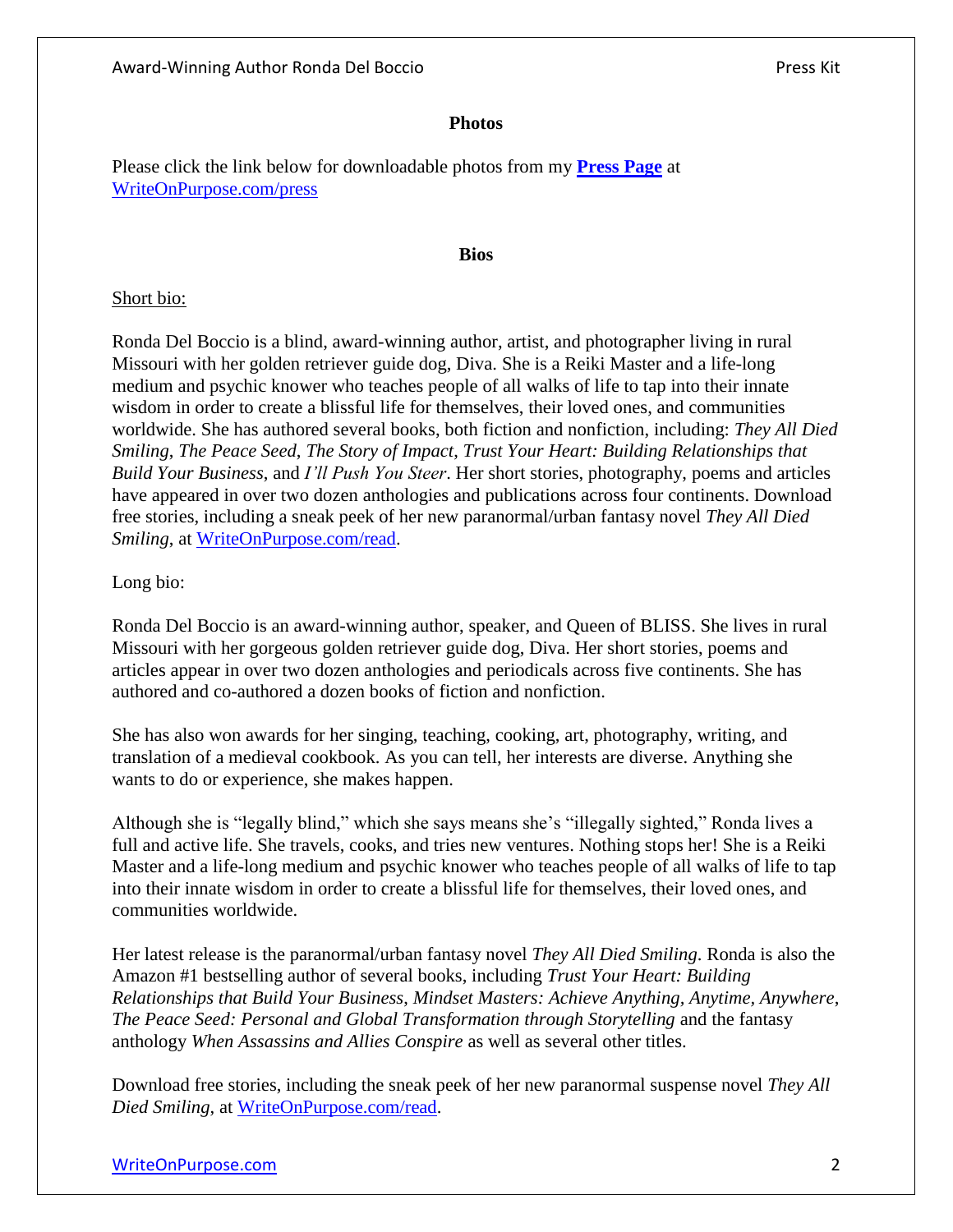Ronda Del Boccio is available to speak to book clubs, the media, podcasts, bloggers, YouTubers, and more. Call 575-737-8679 or email [info@WriteOnPurpose.com.](mailto:info@WriteOnPurpose.com)

#### **Ronda's Books**

#### *Nonfiction*

Never Eat Dangerously: A Food Safety Quiz Book *Mindset Masters: Achieve Anything, Anytime, Anywhere* with Jason Myers *Instant Author Formula: 6 Lazy Ways to Write a Book Fast The Impact Factor: How Small Actions Change the World* with Ken McArthur *The Peace Seed: Personal and Global Transformation through Storytelling* - *The Instant VIP: Insider Secrets to Fame, Freedom and Fulfillment as an Expert Author* I'll Push You steer: The Definitive Guide to Stumbling through Life with Blinders On, with Bonnie Tesh

### **Fiction**

They All Died Smiling: Reluctant Demon Hunter Series, Book 1 *(The Wild Rose Press, 2018) The Assassin and the Prince* (humorous *young adult space opera novella)* "Trouble's Tale" (free young adult short story, available on Smashwords) *A Tasty morsel* (humorous young adult paranormal novella)

Ronda also has over 2 dozen fiction stories and poems published in anthologies around the world from the US to Australia to India to Europe.

#### **Associations**

**[Ozarks Writers League:](http://www.ozarkswritersleague.com/)** Contest sponsor & judge, Publicity Chair, Member for 12 years **[Lions Club](https://www.facebook.com/kcmolions)** Secretary, Publicity Chair, Leader Dogs Chair [Worldwide Who's Who](http://www.worldwidewhoswho.com/Ronda-DelBoccio)

#### **Suggested Hashtags**

| #RondaDelBoccio | #PsychicMedium      |
|-----------------|---------------------|
| #BlissfulLife   | #PsychicAdvisor     |
| #MissouriAuthor | #PsychicDevelopment |

#### **For her paranormal/urban fantasy topics:**

| #RDHseries        | #ParanormalExperience    |
|-------------------|--------------------------|
| #KassidySpence    | #UrbanFantasy            |
| #ParanormalAuthor | #ParanormalRomanceAuthor |
| #ParanormalNovel  | #ParanormalLife          |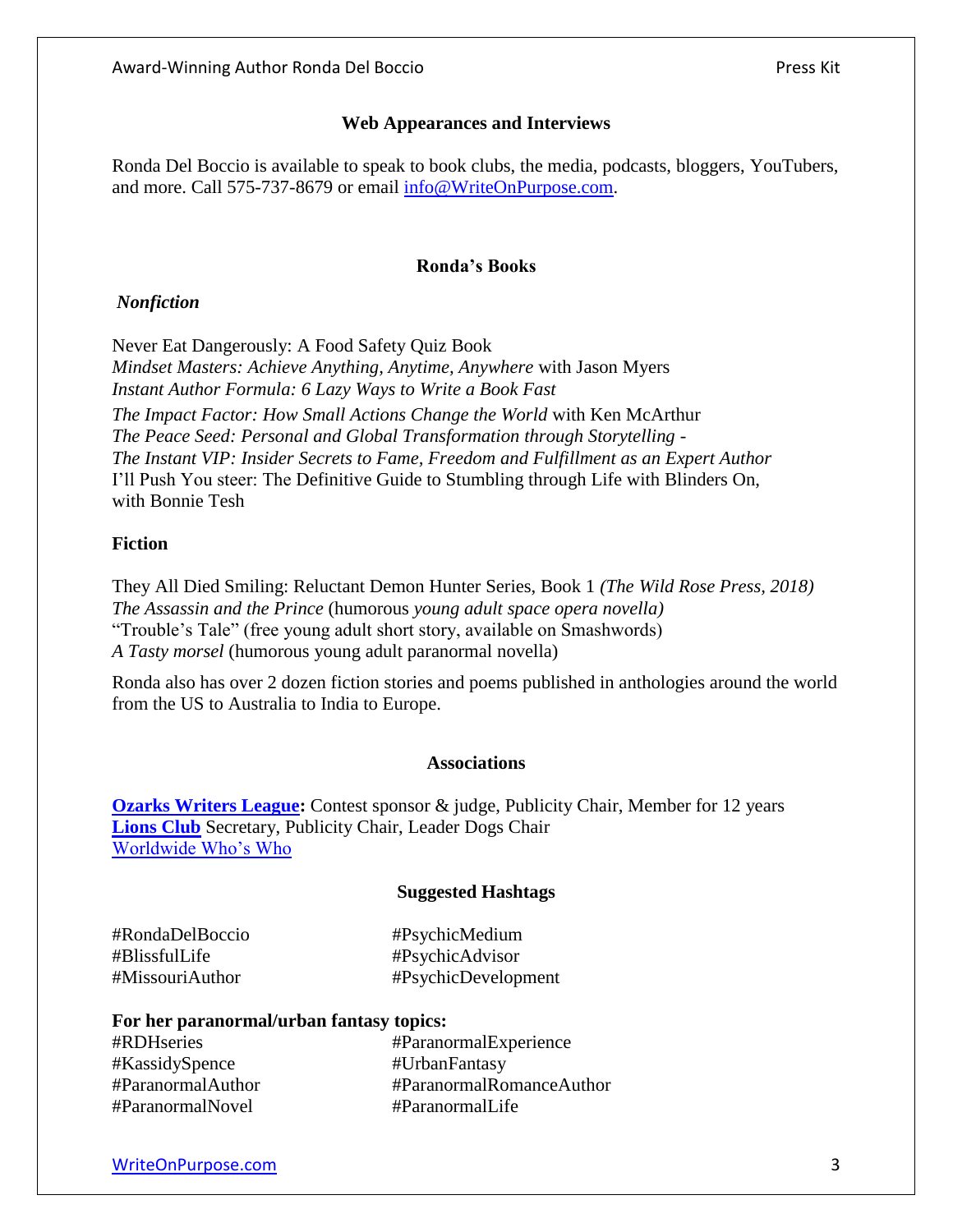Please select the questions that best suit your audience, and know that I LOVE "winging it," so you do not need to stick to what's here.

## **Questions about Her Paranormal / Urban Fantasy Novel** *They All Died Smiling*

- What is this book about?
- Where and when does it take place?
- How did you come up with the title?
- What inspired you to write this story?
- What sets this book apart?
- Where can people read a free sample of the book?
- Who are the main characters?
- Why was writing this book important to you?
- Is this the kind of book that will keep readers up all night?
- Have you published any other paranormal or urban fantasy books?
- Do the supernatural events in the book come purely from your imagination, or do some of them come from your experience?
- Do you believe demons are real?
- Do you believe there is any way for people to keep themselves safe from supernatural attack?

# **Psychic/Medium Questions**

- How long have you been a medium?
- How did you know you were a medium?
- Does anyone else in your family have strong intuition or what some might call psychic abilities?
- Is everyone psychic or intuitive?
- Can intuition be learned? If so, how?
- What can someone do if they feel an item is creepy or possessed?
- What can someone do if they're in a place that feels creepy?
- What's the difference between someone who is a medium and someone who can sense spirits?